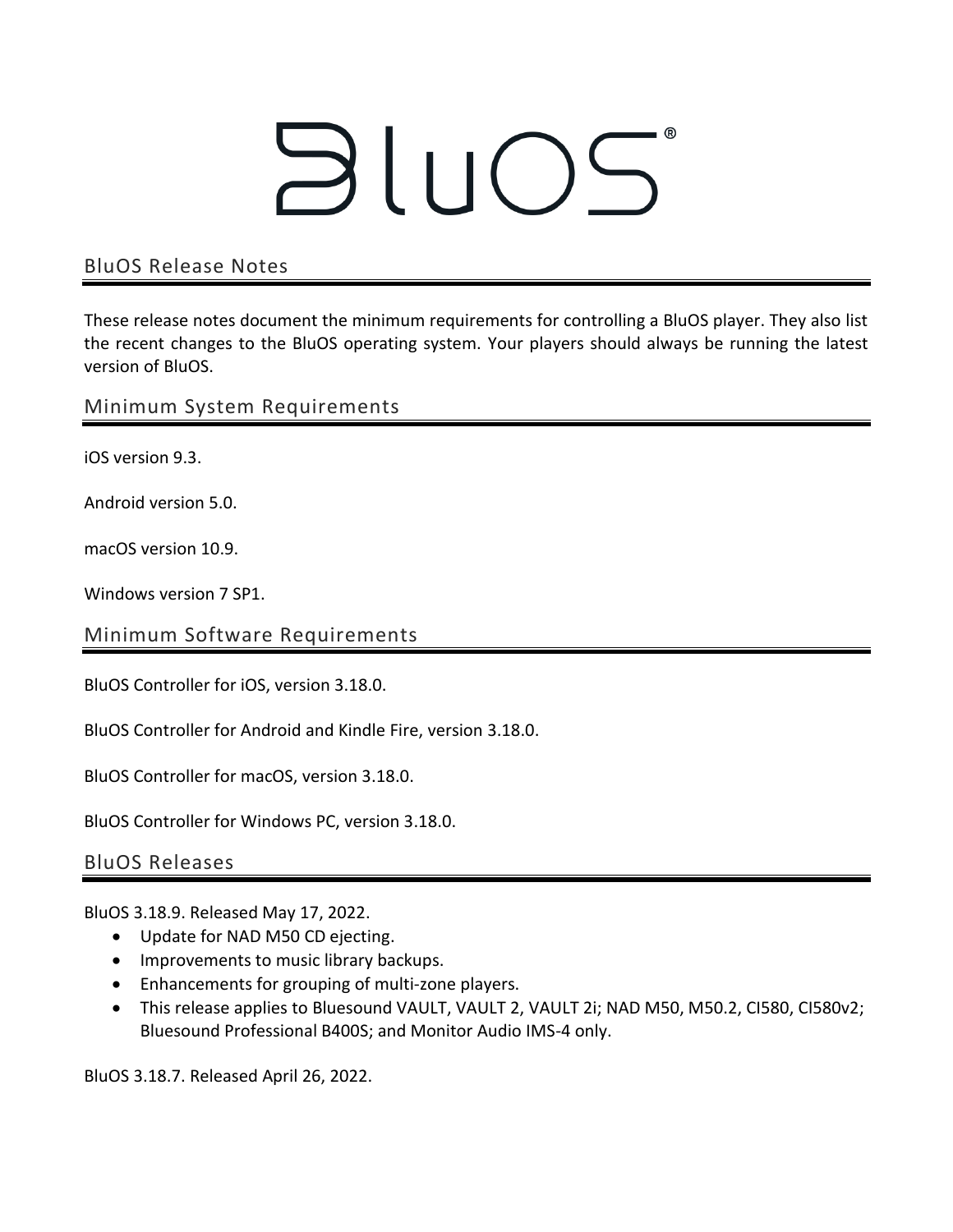- Added balance trim to Bluesound POWERNODE (1<sup>st</sup> gen), POWERNODE 2, POWERNODE 2i, POWERNODE 2iv2, POWERNODE (3<sup>rd</sup> gen); NAD M10, M10v2, C700, CI720 and CI720v2; and Bluesound Professional B160S.
- Added more metadata for classical content on Qobuz.
- Added volume limits to NAD C399.

BluOS 3.16.8. Released April 12, 2022.

- Resolve audio output issue.
- This release applies to the SOUNDBAR+ only.

BluOS 3.16.7. Released January 31, 2022.

- Update to vacation mode.
- This release applies to the Bluesound NODE ( $3<sup>rd</sup>$  gen), POWERNODE ( $3<sup>rd</sup>$  gen) and SOUNDBAR+ only.

BluOS 3.16.5. Released January 25, 2022.

- Improved top panel handling for the NODE (gen 3) and POWERNODE (gen 3).
- Adjusted M33 gain when in bridge mode.
- Fix for grouped USB playback cutting off audio at the end of a track.

BluOS 3.16.3. Released December 28, 2021.

- Support USB connected DAC's on the NODE  $(3^{rd}$  gen).
- This release applies to the Bluesound NODE  $(3^{rd}$  gen) only.

BluOS 3.16.2. Released December 6, 2021.

- Add Audio Clock Trim to audio settings on NODE ( $3<sup>rd</sup>$  gen).
- Update tone controls on M10, M10v2 and M33.
- This release applies to the Bluesound NODE (3<sup>rd</sup> gen), as well as the NAD M10, M10v2 and M33 only.

BluOS 3.16.1. Released November 23, 2021.

- Support for Dolby Atmos on the SOUNDBAR+.
- New audio settings and profiles for the SOUNDBAR+.
- The addition of Tunify, a commercial music streaming service.
- Roon improvements including a new icon.

BluOS 3.14.31. Released October 13, 2021.

- Support for NAD M10v2 and C700.
- Multi-language support on front panel of C700, M10, M10v2, M33, M50.2, T758v3i, T777v3i and T778.
- Updates to Send Support Request.

BluOS 3.14.28. Released August 10, 2021.

- Support for Roksan Attessa.
- Updates for audio playback when coming out of standby.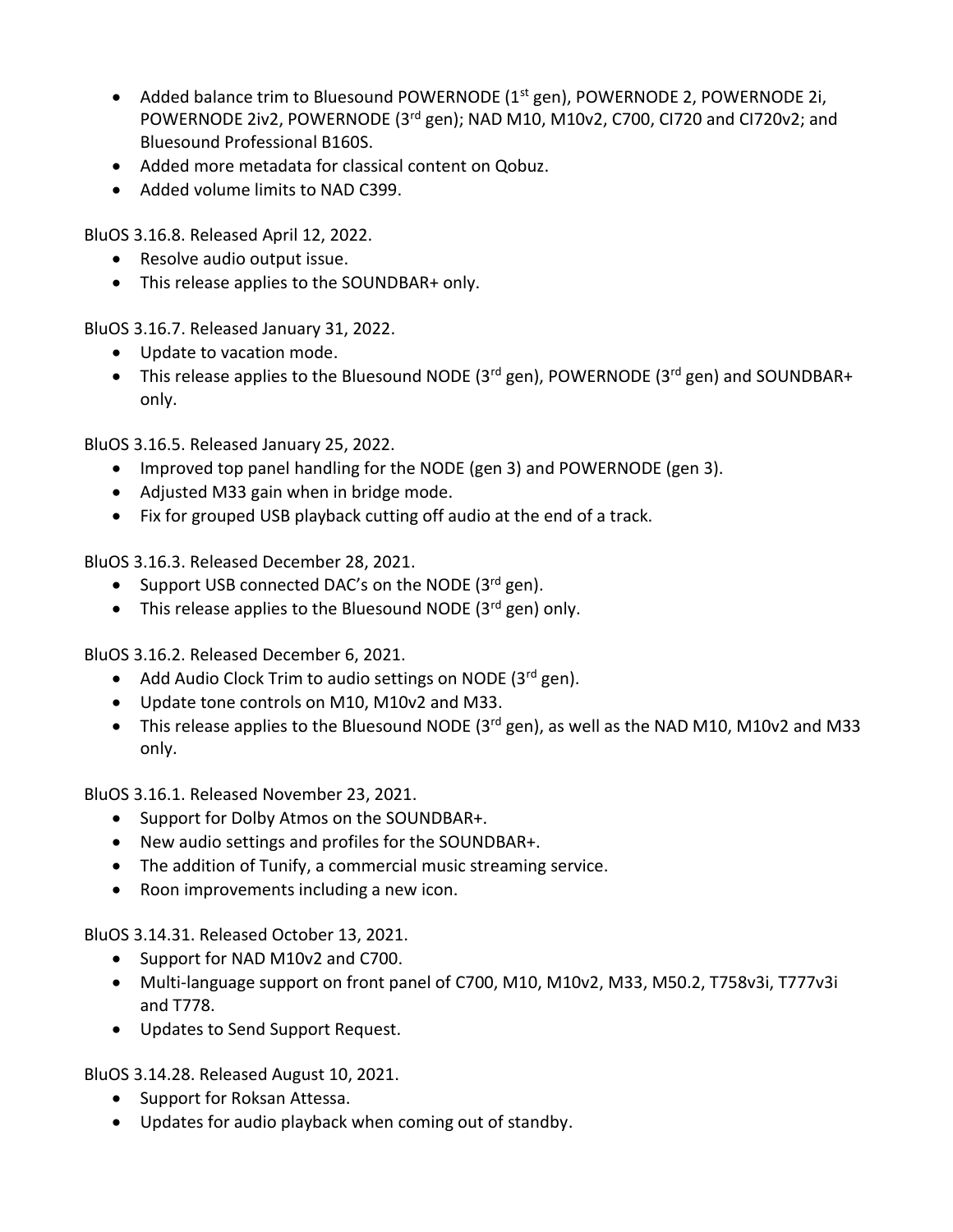• This release applies to the DALI Sound Hub and Roksan Attessa only.

BluOS 3.14.26. Released June 23, 2021.

- Updates to Spotify Connect and TIDAL connect.
- Improve AirPlay2 volume range on DALI Sound Hub.

BluOS 3.14.22. Released June 8, 2021.

- Improve 5GHz WiFi signal strength.
- This release applies to the Bluesound NODE (gen 3), POWERNODE (gen 3) and SOUNDBAR+ only.

BluOS 3.14.20. Released June 1, 2021.

• General improvements.

BluOS 3.14.14. Released May 18, 2021.

- Improve detection of MQA files.
- This release applies to the DALI Sound Hub only.

BluOS 3.14.10. Released April 27, 2021.

- Front Panel touch screen improvements for NAD M10, M33 and T778
- Fix volume reporting on MDC BluOS players (C368, C388, C390DD, M12 and M32) when using percentage display mode and coming out of standby.
- Update for M50.2 serial port control.
- This release applies to the NAD M10, M33, M50.2, MDC BluOS and T778 only.

BluOS 3.14.5. Released April 13, 2021.

- Grouping update for Amazon Prime music accounts.
- Improvements to Bluetooth quality.

BluOS 3.14.3. Released April 8, 2021.

- Prevent M33 from accidentally entering network standby.
- Update for M50 serial port control.
- This release applies to the NAD M50 and M33 only.

BluOS 3.14.2. Released April 6, 2021.

- Support for SiriusXM and SiriusXM Music for Business.
- Support for Spotify Free.
- Support for Radio Paradise MQA stations.
- Roon improvements for grouping and signal path reporting.
- Updates to TIDAL, Qobuz, Amazon Music and Deezer.
- Improvements to Library indexing for file permissions and handling unreadable audio files.

BluOS 3.12.16. Released March 15, 2021.

• Audio playback improvements for multi-room players.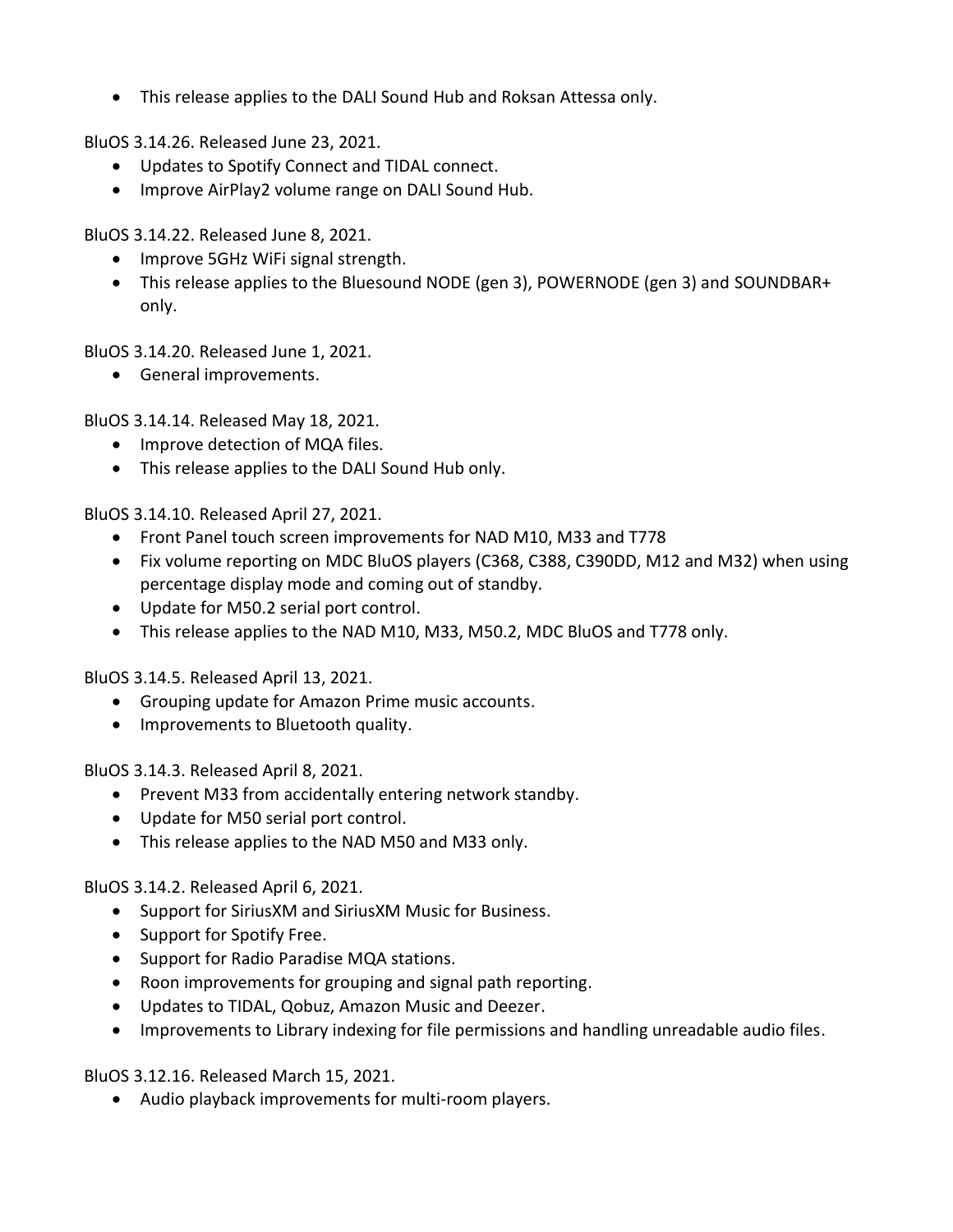• This release applies to the Bluesound Professional B400S, NAD CI580, NAD CI580v2 and Monitor Audio IMS-4 only.

BluOS 3.12.15. Released March 11, 2021.

- Front Panel touch screen bug fixes and improvements for NAD M10, M33 and T778.
- This release applies to the NAD M10, M33 and T778 only.

BluOS 3.12.13. Released November 24, 2020.

- New Stereo Surround mode for Bluesound Home Theatre Groups.
- Updates to TIDAL and TIDAL connect to support new MQA content.
- Dirac calibration improvements for the NAD C658, M10 and M33.

BluOS 3.12.9. Released November 4, 2020.

- Update for inputs and settings on NAD M33.
- This release applies to the NAD M33 only.

BluOS 3.12.6. Released October 27, 2020.

- Restore vacation mode on supported players.
- Update BUGS music service.

BluOS 3.12.5. Released October 22, 2020.

- Update for input names on NAD M33.
- This release applies to the NAD M33 only.

BluOS 3.12.2. Released October 20, 2020.

- Support for Bluesound PULSE SUB+.
- Support for TIDAL connect.
- Expand Neil Young Archives access to all countries.

BluOS 3.10.4. Released September 21, 2020.

- Support for Bluesound Professional BSP500 and BSP1000.
- This release applies to the Bluesound Professional BSP500 and BSP1000 only.

BluOS 3.10.3. Released September 1, 2020.

- Increase subwoofer levels on POWERNODE 2 products.
- Improvements to Dirac slot management.
- Other minor fixes.

BluOS 3.10.0. Released August 18, 2020.

- Support for TIDAL My Mix.
- Updated kernel libraries.
- New grouping synchronization.
- More robust WiFi drivers.
- Updated audio libraries.
- Improvements for network stability and power management.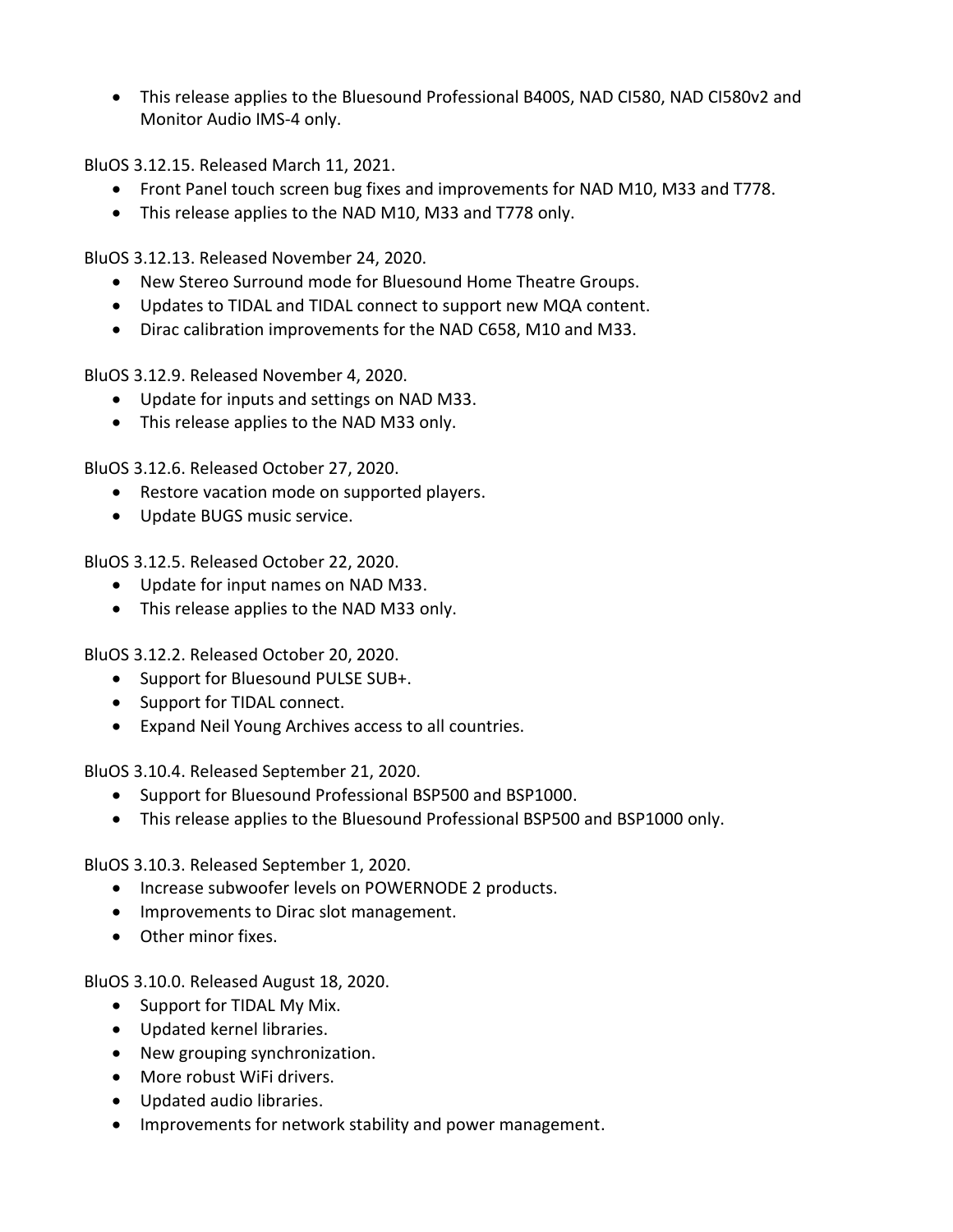BluOS 3.8.19. Released August 11, 2020.

• Support for MQA streaming of JAZZ RE:FEST ONLINE 2020.

BluOS 3.8.17. Released July 7, 2020.

• Support for Xiami music service.

BluOS 3.8.13. Released May 26, 2020.

- Support for NAD Masters M33 BluOS Streaming DAC Amplifier.
- Support for Monitor Audio IMS-4.
- Support for Neil Young Archives music service.

BluOS 3.8.8. Released March 23, 2020.

- Added Dark Mode front panel display option for the NAD M10.
- Improved Ethernet performance on Bluesound PULSE FLEX players and NAD players with MDC BluOS cards.

BluOS 3.8.3. Released March 4, 2020.

- Custom Channels streaming service for commercial music.
- Support for AirPlay 2 on the NAD M12 and M32 (with MDC BluOS 2i card).
- Allow Powernode products in Home Theatre groups.
- Support for MQA CD ripping.
- Support for MQA CD playback on NAD M50 and M50.2.
- Option to disable rooms on a NAD CI580 or Bluesound Professional B400S.
- Expanded IR Learning capabilities.

BluOS 3.6.15. Released Dec. 10, 2019.

- Updates to Listening Modes and A/V Presets on AVR's.
- Other minor fixes.
- This release applies to the NAD C658, as well as NAD AVR's with the VM130 and VM300 4K HDMI cards only.

BluOS 3.6.14. Released Nov. 26, 2019.

- Added Front Row audio setting to PULSE MINI 2i and PULSE 2i.
- Added microphone input to Bluesound Professional products.
- This release applies to the Bluesound PULSE MINI 2i and PULSE 2, and the Bluesound Professional B100S, B160S and B400S only.

BluOS 3.6.12. Released Nov. 19, 2019.

• Performance improvements and feature enhancements.

BluOS 3.6.6. Released Oct. 29, 2019.

• Updates for IR remote controls.

BluOS 3.6.3. Released Oct. 17, 2019.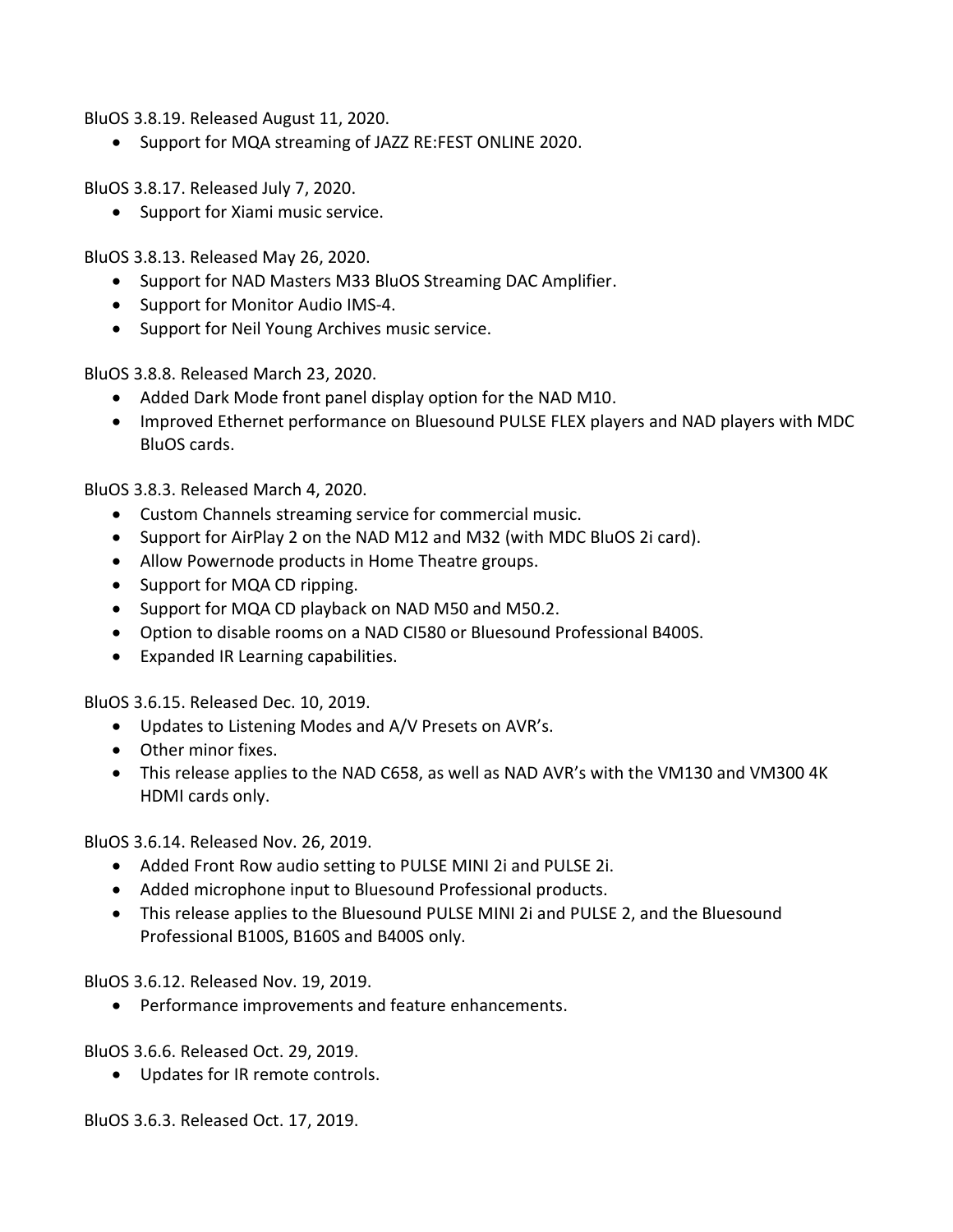• Performance improvements and feature enhancements.

BluOS 3.6.2. Released Oct. 15, 2019.

- Support for IDAGIO classical music streaming service.
- Support for RADIO.com radio streaming service.
- Support for Google Assistant voice control.
- Support for MQA CD ripping on the Bluesound VAULT.
- Support for additional IR settings for Music, TV, and Movie listening modes.
- Support for dedicated volume settings for wired and wireless connected headphones.
- Support for Bluesound Professional products including B100S, B160S, B400S and BSP125.

BluOS 3.4.24. Released Sept. 28, 2019.

• Performance improvements and feature enhancements.

BluOS 3.4.23. Released Sept. 23, 2019.

• Support for Amazon Music HD.

BluOS 3.4.22. Released Aug. 6, 2019.

- Performance improvements.
- This release applies to the NAD VM300 4K Video Module only.

BluOS 3.4.20. Released July 30, 2019.

- Support for AirPlay 2 on the NAD M10.
- Support for AirPlay 2 on the NAD C 658.
- Support for AirPlay 2 on the C 368 with MDC BluOS 2i.
- Support for AirPlay 2 on the C 388 with MDC BluOS 2i.
- Adjustable lip-sync delay and new A/V mode for inputs.
- Mobile app support for Bluesound Professional products.

BluOS 3.4.13. Released June 11, 2019.

- Support for Dirac Live on the NAD C658.
- Improvements to artwork handling for local music libraries.
- New networking manager that monitors player's IP addresses.

BluOS 3.4.6. Released May 8, 2019.

- Updates for external serial port device control.
- This release applies to the NAD M50.2 only.

BluOS 3.4.3. Released April 16, 2019.

- Three new Radio Paradise stations in CD-quality with the ability to skip tracks.
- Support for NUGS.net music streaming service.
- Ability to rename or hide inputs for connected analog/digital devices .
- Improved Bluetooth pairing with enabled devices on supported Bluesound Players.
- Sound quality indicator in the app for Qobuz streamed music and content.
- Support for DTS:X on MDC-equipped AVRs with the AM230 or the AM17 .